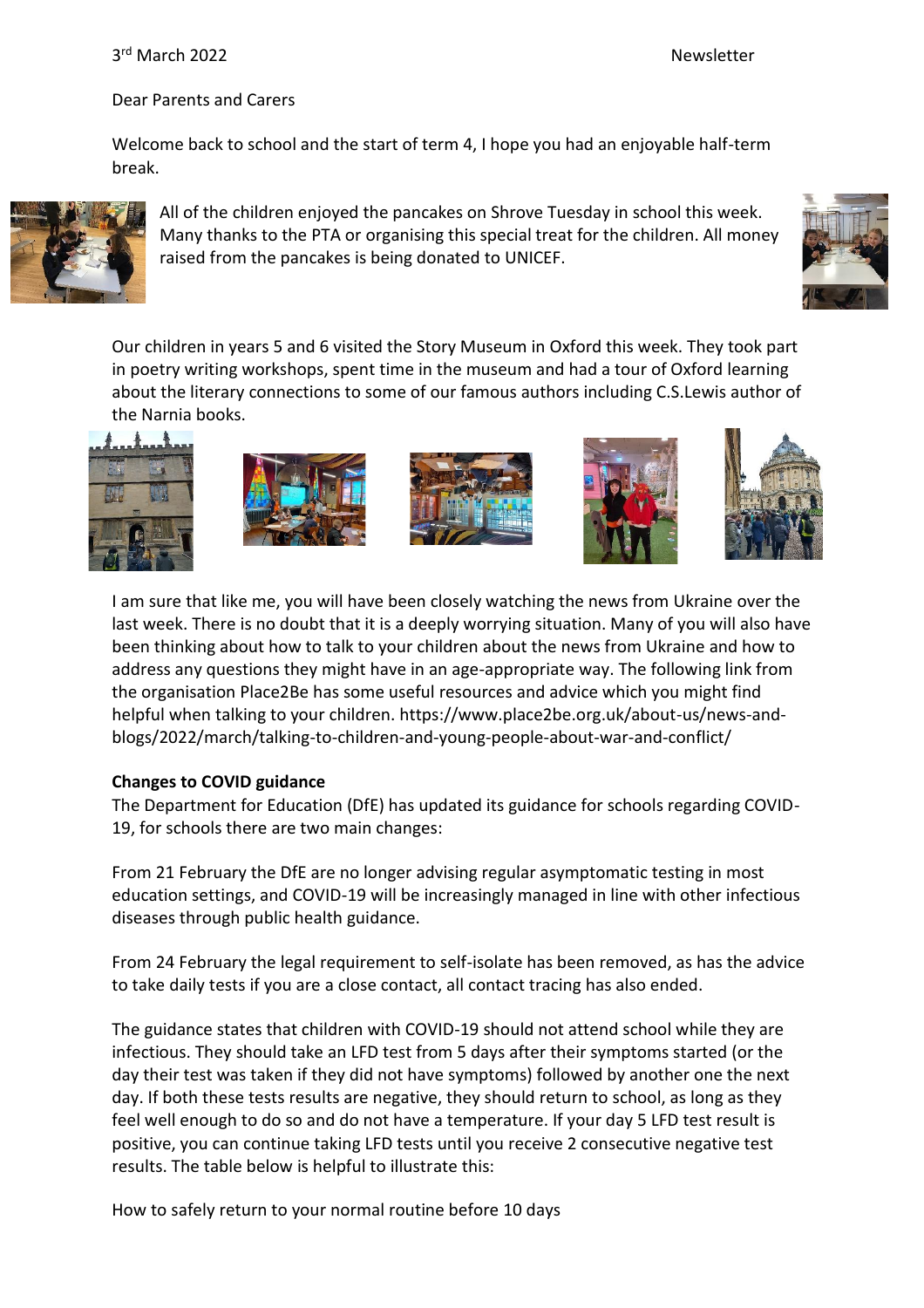

We will be taking part in eat them to defeat them, the children will bring an envelope home today with all the information.

We will be holding parent evenings next week to discuss your child's progress. Please do book an appointment with your child's class teacher if you have not yet done so.

With best wishes

Deborah Nind and the WF Team

### **Our assembly theme for the month of March is Hope**

### **Celebration of achievements**

Congratulations to the following children who have reached her 175 nights of reading at home: Senay in Kingfishers. Emeran, Eva & Joshua in Swallows. Anelie & Isla in Kestrels. Nate, Nathan, Ingrid, Charlie & Emily in Kestrels. Leah-Kate, Emily S, Charlotte, Jemima & Georgia in Sky Larks. Congratulations to the following children who have reached their 150 nights of reading at home: Simon in Nightingales. Matilda, Edith, Ruby, Oscar & Esme in Swallows. Zeko & Serenity in Owls. Maggie & Elise in Sky Larks. Congratulations to the following children who have reached their 125 nights of reading at home: Isabella & Luka in Kingfishers. Niko in Nightingales. Lucy & Felicity in Swallows. Hannah in Owls. Hollie & Joshua R in Kestrels. Congratulations to the following children who have reached their 100 nights of reading at home: Aiden in Swallows. Toby in Kestrels. Congratulations to the following children who have reached their 75 nights of reading at home: Phoebe in Kingfishers. Ruari in Nightingales. Congratulations to the following child who has reached his 50 nights of reading at home: Hamish in Swallows. Congratulations to the following children who have reached their 25 nights of reading at home: Aurora in Kestrels. Zak in Sky Larks.

### **Attendance**

School starts at 8:45am, can you please make sure your child is in class by 8:45am. **EVERY SCHOOL DAY COUNTS!**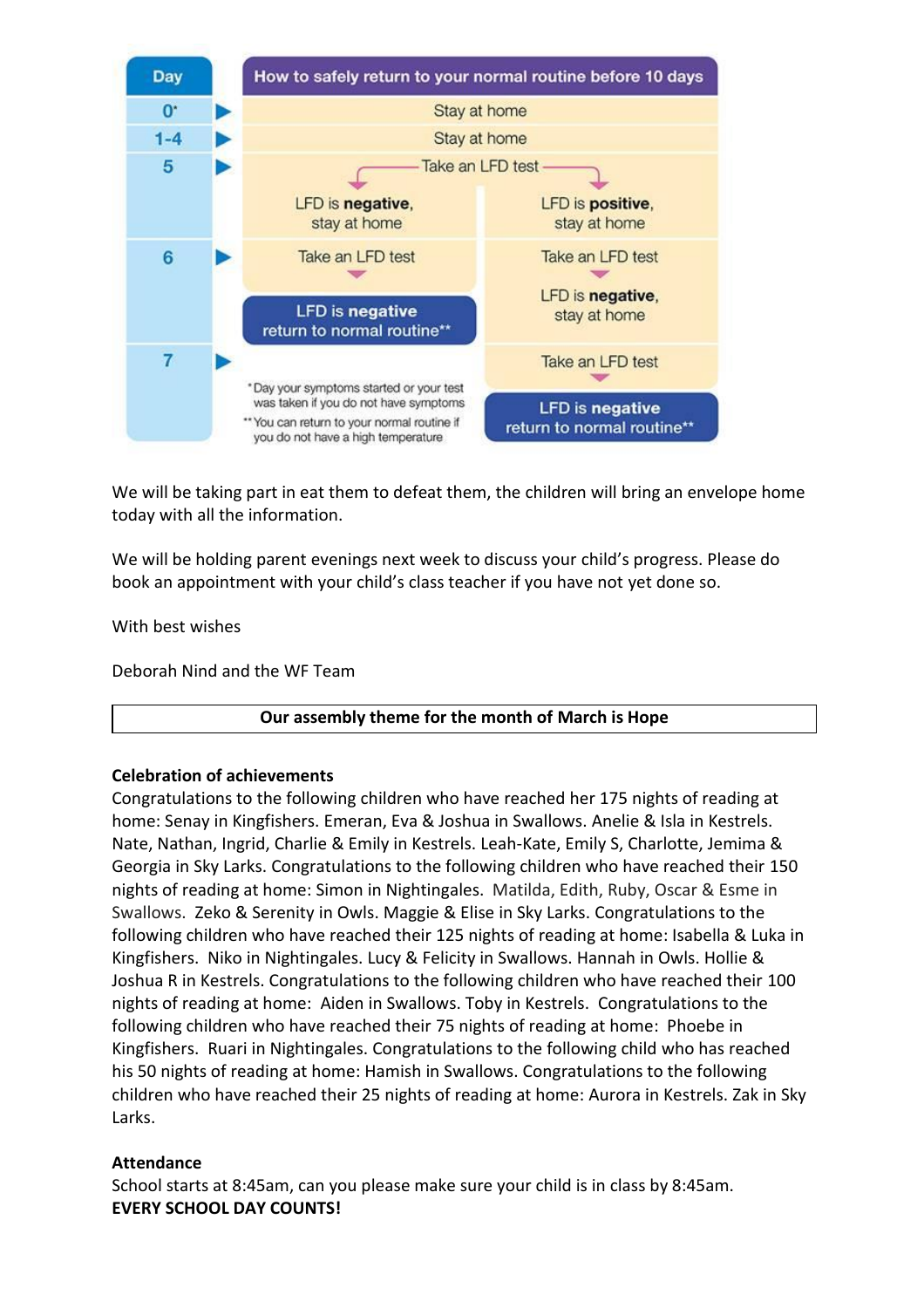There are only 190 statutory school days in one year and 175 days (weekends and school holidays) available to use for holidays. Parents should avoid taking their children out of school during term time in order to go on holiday.

| <b>Class</b>      | Attendance for 14.02.22 - 17.02.22 |
|-------------------|------------------------------------|
| Eagles            | 93%                                |
| Kestrel           | 97.50%                             |
| Kingfishers       | 94.79%                             |
| Nightingales      | 92%                                |
| Owls              | 99.57%                             |
| Peregrine Falcons | 94.27%                             |
| <b>Red Kites</b>  | 99.11%                             |
| Robins            | 88%                                |
| Sky Larks         | 90.38%                             |
| <b>Swallows</b>   | 97.22%                             |
| Wrens             | 85.92%                             |
| Total             | 94.63%                             |

## **Dental hygiene talk**

Our next drop-in session is on Tuesday 8<sup>th</sup> March, in the Howard Hillsdon room. We will be listening to a talk about dental hygiene and how to best look after our children's teeth. The talk will be delivered by Charlotte Iddon from Oxfordshire Oral Health Promotion Team. Everyone welcome. There is no need to book, please arrive by 9am.

## **PTA Meeting**

The next PTA meeting will take place via Zoom on Thursday 10th March at 7.30pm. If you would like to join, please email us at [williamfletcherschoolpta@gmail.com](mailto:williamfletcherschoolpta@gmail.com) All welcome!

## **Breakfast Club**

Breakfast club runs every day from 07:30 – 08:45 in the Howard Hillsdon building (old playgroup). The children enjoy a range of breakfast cereals, fruit juices, yoghurts and toast, followed by the opportunity to play indoor games. The cost is £5.00 per child. If you would like your children to take part in breakfast club, **please see the staff in the office to book prior to attendance.**

### **Calling all budding violin and cello players!**

County Music Service Teacher Mrs. Beaumont who comes into school has space to set up a new group for beginners on violin and / or cello. Lessons taught in small groups of 2-4 students for 20 minutes. Lesson will run at the end of school afternoon on a Wednesday afternoon finishing just after end of school day at 3.05. Students will be escorted buy the teacher for pick up at Reception for pick up. Charges apply, instruments can be hired if necessary. Suitable for both those in years 3 or 4 who have had whole class learning or new beginners. All welcome! For further info email:

[Victoria.beaumont@oxfordshire.gov.uk](mailto:Victoria.beaumont@oxfordshire.gov.uk)

### **Step 2 Dance Lessons**

A local dance company Step 2 that comes into school has lots of lessons for all range of ages. Please see website below for further details: [Step 2 Dance Oxford Homepage](https://www.step2dance.co.uk/home) — STEP 2 DANCE